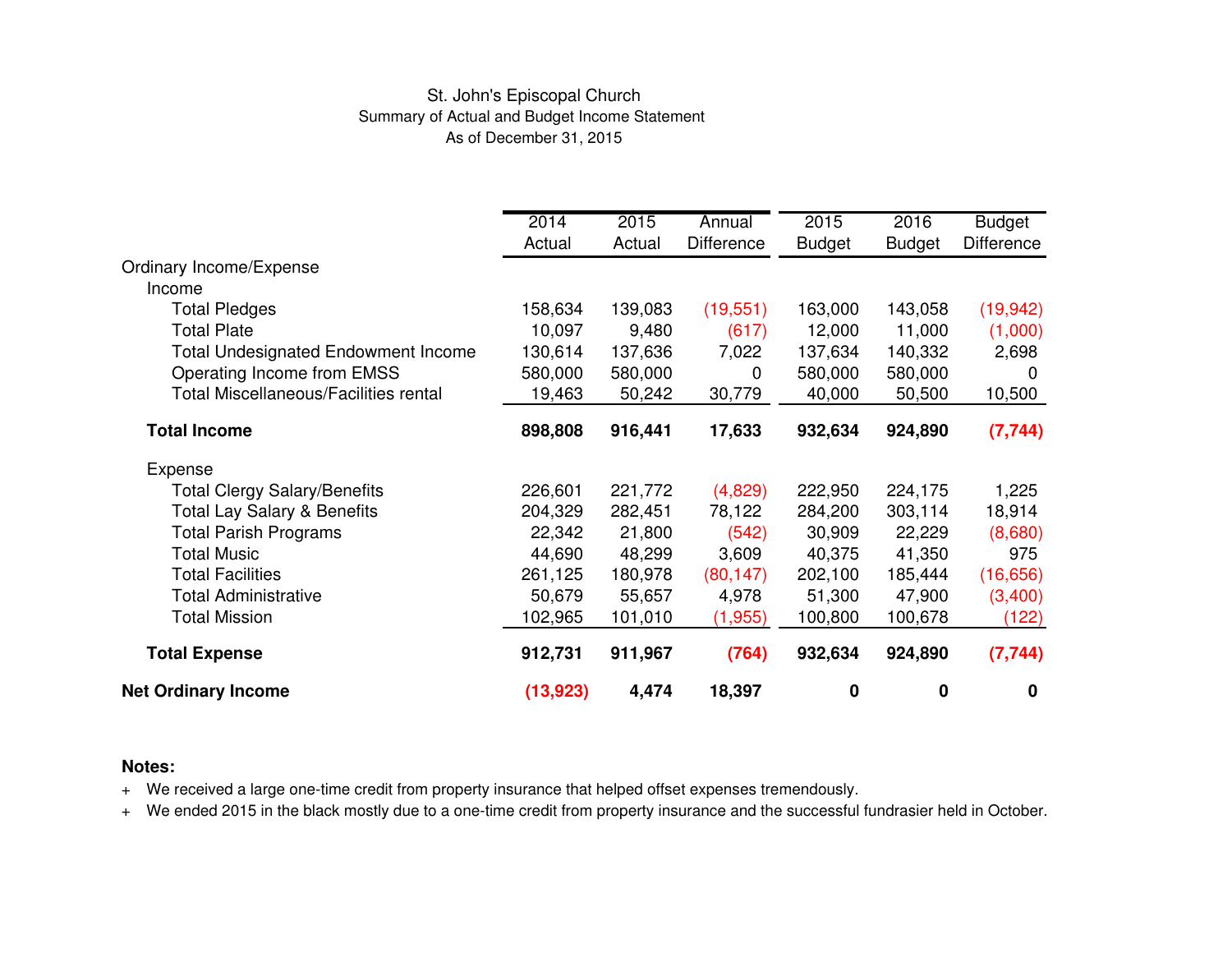|                                            | <b>Actual</b><br>2014 | <b>Actual</b><br>2015 | <b>Prior Year</b><br>$(+/-)$ | <b>Budget</b><br>2015 | <b>Budget vs</b><br>Actual $(+/-)$ | <b>Budget</b><br>2016 |
|--------------------------------------------|-----------------------|-----------------------|------------------------------|-----------------------|------------------------------------|-----------------------|
| Ordinary Income/Expense                    |                       |                       |                              |                       |                                    |                       |
| Income                                     |                       |                       |                              |                       |                                    |                       |
| 4000 · Pledges                             |                       |                       |                              |                       |                                    |                       |
| 4020 Current Year Pledges                  | 155,734               | 136,529               | (19,205)                     | 160,000               | (23, 471)                          | 140,000               |
| 4050 · Late Receipts for Prior year        | 2,900                 | 2,554                 | (346)                        | 3,000                 | (446)                              | 3,058                 |
| Total $4000 \cdot$ Pledges                 | 158,634               | 139,083               | (19, 551)                    | 163,000               | (23, 917)                          | 143,058               |
| $4100 \cdot$ Plate                         |                       |                       |                              |                       |                                    |                       |
| $4120 \cdot$ Open                          | 7,150                 | 5,012                 | (2, 138)                     | 9,000                 | (3,988)                            | 7,000                 |
| $4140 \cdot$ Christmas                     | 920                   | 1,641                 | 721                          | 1,500                 | 141                                | 1,000                 |
| $4160 \cdot$ Easter                        | 2,027                 | 2,827                 | 800                          | 1,500                 | 1,327                              | 3,000                 |
| Total $4100 \cdot$ Plate                   | 10,097                | 9,480                 | (617)                        | 12,000                | (2,520)                            | 11,000                |
| 4200 · Undesignated Endowment Income       |                       |                       |                              |                       |                                    |                       |
| 4230 · Endowment - DeBathe                 | 5,010                 | 5,266                 | 256                          | 5,266                 | 0                                  | 5,484                 |
| $4240 \cdot$ Endowment - Parish            | 53,428                | 56,324                | 2,896                        | 56,323                |                                    | 55,648                |
| $4250 \cdot$ Endowment - Glebe/Brooks      | 45,486                | 47,850                | 2,364                        | 47,849                |                                    | 49,833                |
| $4260 \cdot$ Endowment - Merritt           | 10,794                | 11,404                | 610                          | 11,404                | 0                                  | 11,877                |
| 4270 · Endowment - Weber (grounds)         | 15,896                | 16,792                | 896                          | 16,792                | 0                                  | 17,490                |
| Total 4200 · Undesignated Endowment Income | 130,614               | 137,636               | 7,022                        | 137,634               | $2^{\circ}$                        | 140,332               |
| 4300 Operating Income from EMSS            | 580,000               | 580,000               | 0                            | 580,000               | 0                                  | 580,000               |
| 4400 · Miscellaneous                       |                       |                       |                              |                       |                                    |                       |
| NEW - Fundraising                          | $\mathbf{0}$          | 14,427                | 14,427                       | 10,000                | 4,427                              | 13,500                |
| $4600 \cdot$ Bank Interest                 | 0                     | 0                     | 0                            | <sup>0</sup>          | $\Omega$                           | $\Omega$              |
| $4700 \cdot$ Use of Facilities             | 19,463                | 30,685                | 11,222                       | 25,000                | 5,685                              | 32,000                |
| $4400 \cdot$ Miscellaneous - Other         | 0                     | 5,130                 | 5,130                        | 5,000                 | 130                                | 5,000                 |
| Total 4400 · Miscellaneous                 | 19,463                | 50,242                | 30,779                       | 40,000                | 10,242                             | 50,500                |
| Total Income                               | 898,808               | 916,441               | 17,633                       | 932,634               | (16, 193)                          | 924,890               |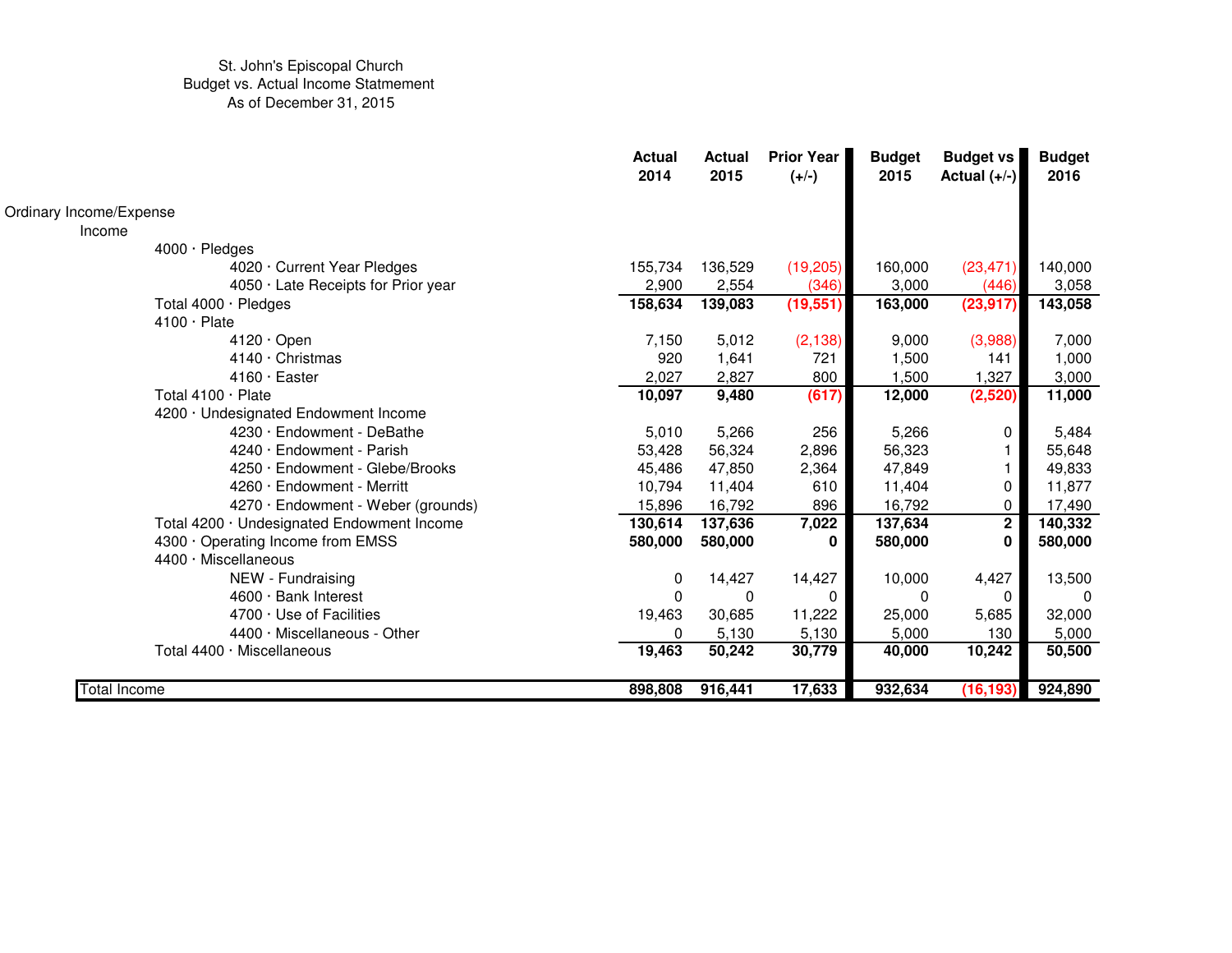|                  |                                            | <b>Actual</b><br>2014 | <b>Actual</b><br>2015 | <b>Prior Year</b><br>$(+/-)$ | <b>Budget</b><br>2015 | <b>Budget vs</b><br>Actual $(+/-)$ | <b>Budget</b><br>2016 |
|------------------|--------------------------------------------|-----------------------|-----------------------|------------------------------|-----------------------|------------------------------------|-----------------------|
| Expense          |                                            |                       |                       |                              |                       |                                    |                       |
| Interest Expense |                                            |                       |                       |                              |                       |                                    |                       |
|                  | 6000 · Clergy Salary/Benefits              |                       |                       |                              |                       |                                    |                       |
|                  | 6001 · Retirement Savings payments         |                       |                       |                              |                       |                                    |                       |
|                  | 6002 · Assoc. Rector Travel/Prof. Exp.     | 890                   | 132                   | (758)                        | 1,000                 | (868)                              | 500                   |
|                  | 6003 · Clergy Salary and Adjustments       | 152,289               | 152,824               | 535                          | 152,800               | 24                                 | 153,100               |
|                  | 6004 · Clergy Health/Life Insurance        | 33,852                | 30,068                | (3,784)                      | 29,800                | 268                                | 30,200                |
|                  | 6006 · Rector's Car Expense                | 2,247                 | 2,316                 | 69                           | 1,500                 | 816                                | 1,800                 |
|                  | 6008 · Pension Payments                    | 34,391                | 34,501                | 110                          | 34,600                | (99)                               | 34,700                |
|                  | 6009 · Continuing Education                | 1,585                 | 1,756                 | 171                          | 1,500                 | 256                                | 3,000                 |
|                  | 6010 · Supply Clergy                       | 1,348                 | 175                   | (1, 173)                     | 1,750                 | (1, 575)                           | 875                   |
|                  | Total 6000 · Clergy Salary/Benefits        | 226,601               | 221,772               | (4,829)                      | 222,950               | (1, 178)                           | 224,175               |
|                  | 6500 · Lay Salary & Benefits               |                       |                       |                              |                       |                                    |                       |
|                  | 6511 · Retirement Savings Payments         |                       |                       |                              |                       |                                    |                       |
|                  | 6512 · Unmatched contributions             |                       |                       |                              |                       |                                    |                       |
|                  | 6513 · Employee Contributions              | 4,307                 | 11,923                | 7,616                        |                       | 11,923                             |                       |
|                  | 6514 Matched Contributions                 | 6,134                 | 7,475                 | 1,341                        | 8,400                 | (925)                              | 11,388                |
|                  | 6511 · Retirement Savings Payments - Other |                       |                       |                              |                       |                                    |                       |
|                  | Total 6511 · Retirement Savings Payments   | 10,441                | 19,398                | 8,957                        | 8,400                 | 10,998                             | 11,388                |
|                  | 6515 · Lay moving/transfer                 | 6,839                 | 1,214                 | (5,625)                      |                       | 1,214                              |                       |
|                  | 6520 · Worker's Comp                       | 2,736                 | 2,892                 | 156                          | 3,000                 | (108)                              | 3,200                 |
|                  | 6530 · Lay Salary and FICA                 | 140,448               | 192,492               | 52,044                       | 197,200               | (4,708)                            | 202,750               |
|                  | 6540 · Lay Health/Life Insurance           | 22,998                | 52,803                | 29,805                       | 51,100                | 1,703                              | 63,176                |
|                  | 6550 Continuing Education                  | 0                     | 499                   | 499                          | 500                   | (1)                                | 500                   |
|                  | 6570 · Nursery Care                        | 5,368                 | 4,532                 | (836)                        | 6,000                 | (1,468)                            | 5,000                 |
|                  | 6580 · Supply Organist                     | 15,375                | 8,050                 | (7, 325)                     | 18,000                | (9,950)                            | 17,000                |
|                  | 6500 · Lay Salary & Benefits - Other       | 125                   | 571                   | 446                          | 0                     | 571                                | 100                   |
|                  | Total 6500 · Lay Salary & Benefits         | 204,329               | 282,451               | 78,122                       | 284,200               | (1,749)                            | 303,114               |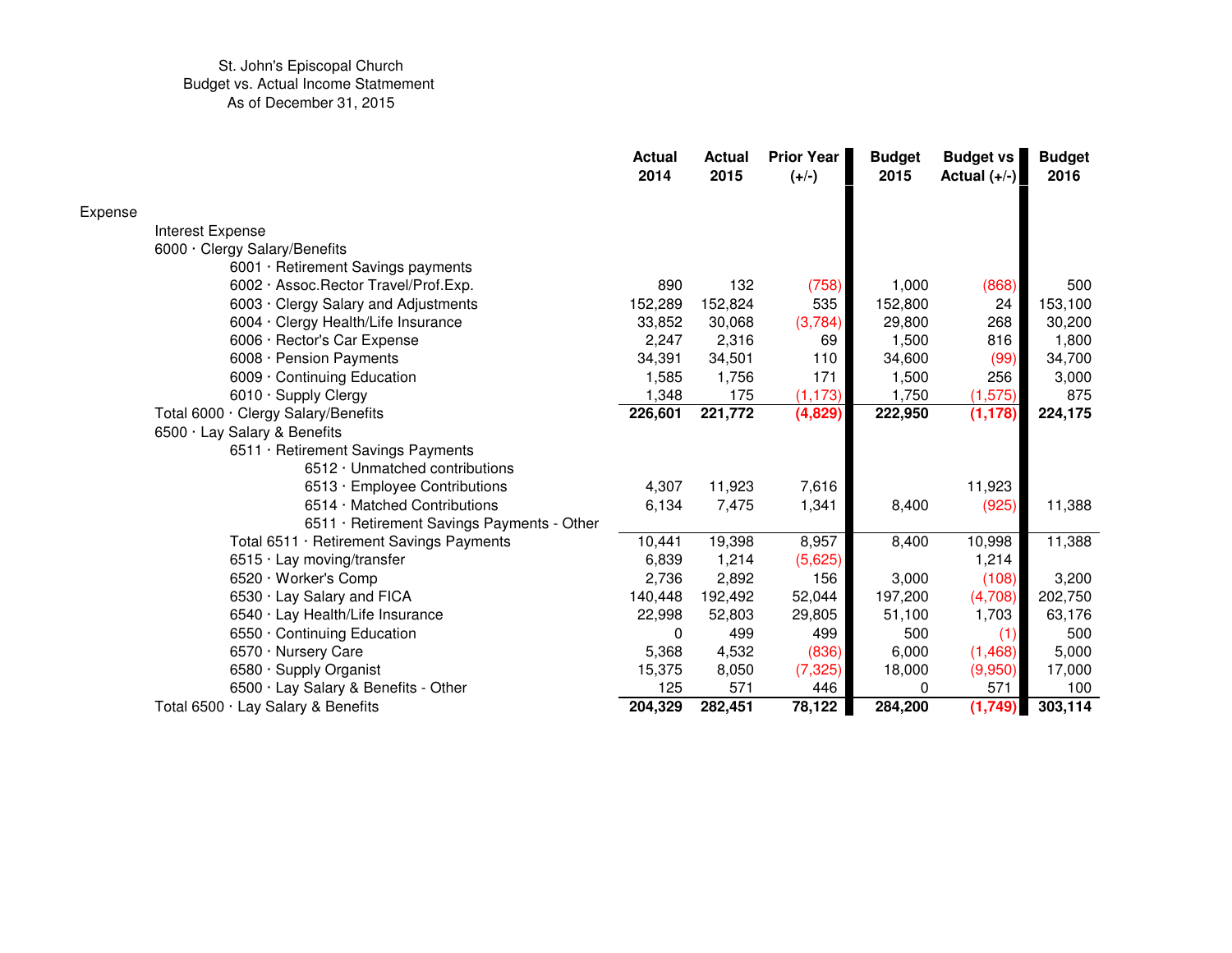|                                        | <b>Actual</b><br>2014 | <b>Actual</b><br>2015 | <b>Prior Year</b><br>$(+/-)$ | <b>Budget</b><br>2015 | <b>Budget vs</b><br>Actual $(+/-)$ | <b>Budget</b><br>2016 |
|----------------------------------------|-----------------------|-----------------------|------------------------------|-----------------------|------------------------------------|-----------------------|
| 7000 · Parish Programs                 |                       |                       |                              |                       |                                    |                       |
| 7002 · Adult Christian Ed              | 6,278                 | 3,499                 | (2,779)                      | 4,000                 | (501)                              | 3,500                 |
| 7003 · Youth Christian Ed              | 965                   | 1,032                 | 67                           | 4,000                 | (2,968)                            | 2,100                 |
| 7004 · Adult Christian Ed Recovery     | (148)                 | (807)                 | (659)                        | (300)                 | (507)                              | (603)                 |
| 7006 · Other Parish Programs           | 2,553                 | 1,229                 | (1, 324)                     | 8,100                 | (6, 871)                           | 1,000                 |
| 7010 · Fellowship                      | 6,624                 | 5,237                 | (1, 387)                     | 5,000                 | 237                                | 5,000                 |
| 7012 · Fellowship Recovery             | (488)                 | (623)                 | (135)                        | (260)                 | (363)                              | (500)                 |
| 7014 · Flower Expense                  | 4,782                 | 4,125                 | (657)                        | 5,000                 | (875)                              | 5,000                 |
| 7016 · Flower Recovery                 | (5,558)               | (5, 107)              | 451                          | (5,000)               | (107)                              | (5,000)               |
| 7018 · Worship Expense                 | 4,273                 | 4,361                 | 88                           | 5,100                 | (739)                              | 4,500                 |
| 7020 · Worship recovery                | (1, 190)              | (801)                 | 389                          | (800)                 | (1)                                | (800)                 |
| 7022 · Worship In Fm Endow             | 0                     | 0                     | 0                            | (1,931)               | 1,931                              | (2,468)               |
| 7024 · Stewardship                     | 332                   | 416                   | 84                           | 500                   | (84)                               | 500                   |
| 7026 · Advertising                     | 4,329                 | 7,793                 | 3,464                        | 7,500                 | 293                                | 10,000                |
| 7028 · Christmas Show                  | (410)                 | 1,446                 | 1,856                        | 0                     | 1,446                              | 0                     |
| Total 7000 · Parish Programs           | 22,342                | 21,800                | (542)                        | 30,909                | (9, 109)                           | 22,229                |
| $7500 \cdot$ Music                     |                       |                       |                              |                       |                                    |                       |
| 7505 · Special Services                | 5,775                 | 6,650                 | 875                          | 6,000                 | 650                                | 5,000                 |
| 7510 · Concert Expense                 | 5,402                 | 3,600                 | (1,802)                      | 3,000                 | 600                                | 3,000                 |
| 7515 · Concert Recovery                | (1, 554)              | (494)                 | 1,060                        | (1,500)               | 1,006                              | (500)                 |
| 7522 · Misc/other                      | 400                   | 250                   | (150)                        | 100                   | 150                                | 100                   |
| 7520 · Materials                       | 939                   | 1,035                 | 96                           | 1,000                 | 35                                 | 1,000                 |
| 7525 · Organ Tuning                    | 5,120                 | 7,512                 | 2,392                        | 5,000                 | 2,512                              | 5,000                 |
| 7530 · Piano Tuning                    | 620                   | 1,335                 | 715                          | 775                   | 560                                | 750                   |
| 7540 · Music recovery                  | (1, 167)              | (734)                 | 433                          | (1,000)               | 266                                | (1,000)               |
| 7550 · Section Leader Stipends         | 0                     | 0                     | 0                            |                       | 0                                  |                       |
| 7570 · Section Leader Pay/FICA         | 29,005                | 28,087                | (918)                        | 0                     | 28,087                             |                       |
| 7580 · Section Leaders 1099            | 150                   | 1,058                 | 908                          | 0                     | 1,058                              |                       |
| 7550 · Section Leader Stipends - Other | $\mathbf 0$           | $\mathbf 0$           | 0                            | 0                     | 0                                  |                       |
| Total 7550 · Section Leader Stipends   | 29,155                | 29,145                | (10)                         | 27,000                | 2,145                              | 28,000                |
| Total 7500 · Music                     | 44,690                | 48,299                | 3,609                        | 40,375                | 7,924                              | 41,350                |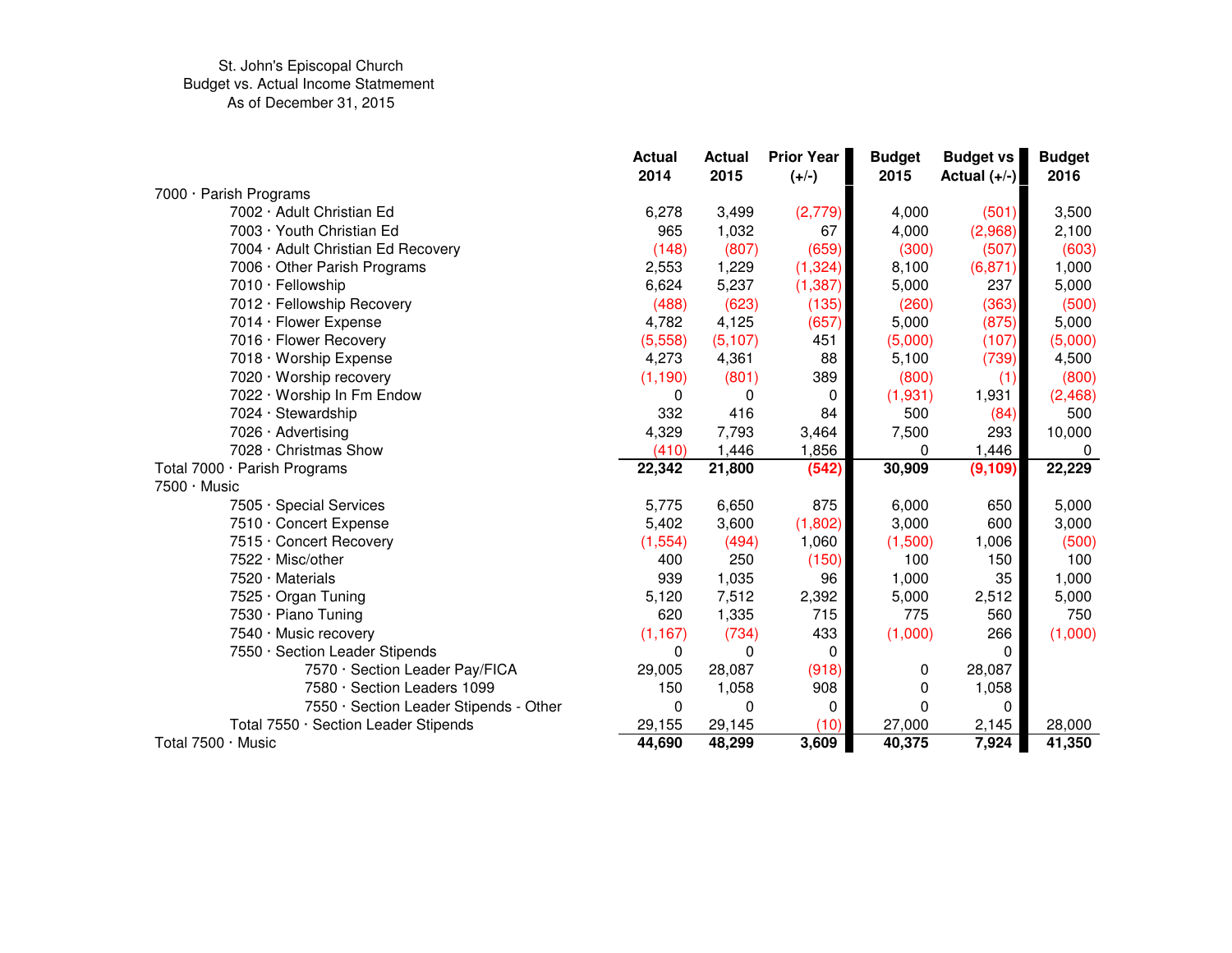|                                               | <b>Actual</b><br>2014 | <b>Actual</b><br>2015 | Prior Year<br>$(+/-)$ | <b>Budget</b><br>2015 | <b>Budget vs</b><br>Actual $(+/-)$ | <b>Budget</b><br>2016 |
|-----------------------------------------------|-----------------------|-----------------------|-----------------------|-----------------------|------------------------------------|-----------------------|
| $7600 \cdot$ Facilities                       |                       |                       |                       |                       |                                    |                       |
| 7650 · Property Insurance<br>7660 · Utilities | 62,808                | 19,169                | (43, 639)             | 63,400                | (44, 231)                          | 50,244                |
| 7665 · Church                                 |                       |                       |                       |                       |                                    |                       |
| 7666 · Refuse                                 | 1,509                 | 1,809                 | 300                   | 2,500                 | (691)                              | 2,000                 |
| 7667 · Electricity                            | 29,524                | 34,129                | 4,605                 | 29,000                | 5,129                              | 35,000                |
| 7668 · Oil                                    | 23,850                | 13,721                | (10, 129)             | 12,000                | 1,721                              | $\Omega$              |
| 7669 · Gas                                    | 26,941                | 26,685                | (256)                 | 35,000                | (8,315)                            | 28,200                |
| 7665 · Church/Water - Other                   | 3,198                 | 4,126                 | 928                   | 4,000                 | 126                                | 4,500                 |
| Total 7665 · Church                           | 85,022                | 80,470                | (4, 552)              | 82,500                | (2,030)                            | 69,700                |
| 7670 · Rectory                                |                       |                       |                       |                       |                                    |                       |
| 7671 · Electricity                            | 1,859                 | 2,283                 | 424                   | 1,300                 | 983                                | 2,500                 |
| 7672 · Oil                                    | 3,441                 | 2,369                 | (1,072)               | 4,000                 | (1,631)                            | 3,000                 |
| 7673 · Refuse                                 | 725                   | 713                   | (12)                  | 800                   | (87)                               | 800                   |
| 7674 · Other (Water)                          | 0                     | $\Omega$              | 0                     | 0                     | 0                                  | $\Omega$              |
| Total 7670 · Rectory                          | 6,025                 | 5,365                 | (660)                 | 6,100                 | (735)                              | 6,300                 |
| Total 7660 · Utilities                        | 91,047                | 85,835                | (5,212)               | 88,600                | (2,765)                            | 76,000                |
| 7680 · Repairs and Replacement                |                       |                       |                       |                       |                                    |                       |
| 7681 · Apartment                              | 1,581                 | 0                     | (1,581)               | 0                     | 0                                  | 0                     |
| 7682 · Hemsley House                          | 15,035                | 10,536                | (4, 499)              | 5,000                 | 5,536                              | 5,000                 |
| 7683 Other                                    | 3,021                 | 8,589                 | 5,568                 | 3,500                 | 5,089                              | 7,500                 |
| 7684 · Church Proper                          | 8,178                 | 4,914                 | (3,264)               | 5,000                 | (86)                               | 5,000                 |
| 7685 · Rectory                                | 631                   | 1,640                 | 1,009                 | 1,000                 | 640                                | 1,000                 |
| Total 7680 · Repairs and Replacement          | 28,446                | 25,679                | (2,767)               | 14,500                | 11,179                             | 18,500                |
| 7690 · Custodial/Grounds                      |                       |                       |                       |                       |                                    |                       |
| 7691 · Cemetery                               | 3,500                 | 3,430                 | (70)                  | 2,600                 | 830                                | 3,000                 |
| 7692 · Grounds                                | 12,017                | 9,608                 | (2,409)               | 10,000                | (392)                              | 10,000                |
| 7693 · Cleaning Service                       | 25,270                | 15,000                | (10, 270)             | 12,000                | 3,000                              | 12,000                |
| 7694 · Custodial Contract Help                | 24,843                | 2,688                 | (22, 155)             | 2,500                 | 188                                | 2,000                 |
| 7695 Custodial Supplies                       | 7,170                 | 8,627                 | 1,457                 | 5,500                 | 3,127                              | 6,000                 |
| 7696 · Security                               | 6,025                 | 10,942                | 4,917                 | 3,000                 | 7,942                              | 7,700                 |
| Total 7690 · Custodial/Grounds                | 78,825                | 50,295                | (28, 530)             | 35,600                | 14,695                             | 40,700                |
| Total 7600 · Facilities                       | 261,125               | 180,978               | (80, 147)             | 202,100               | (21, 122)                          | 185,444               |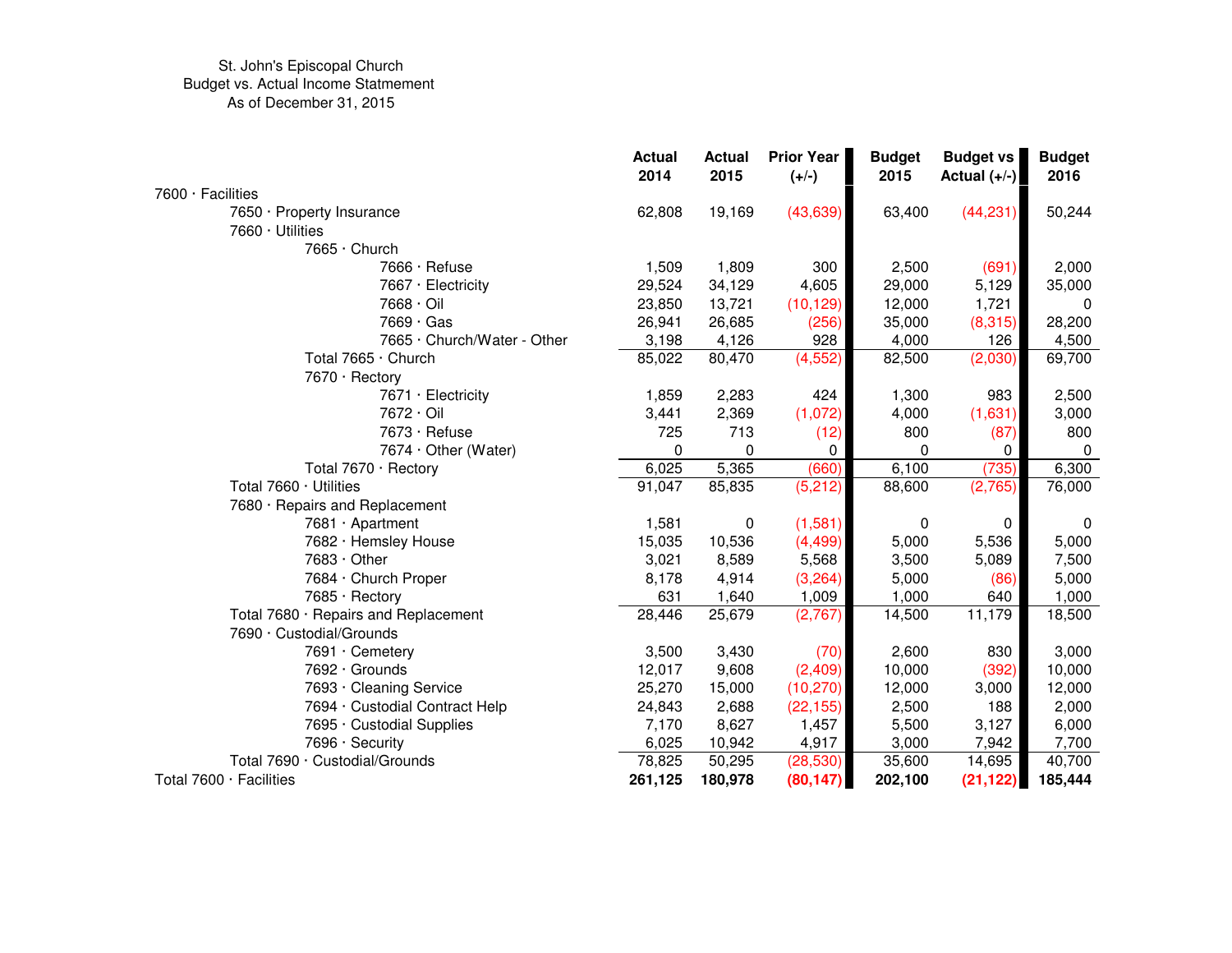|                                | <b>Actual</b><br>2014 | <b>Actual</b><br>2015 | <b>Prior Year</b><br>$(+/-)$ | <b>Budget</b><br>2015 | <b>Budget vs</b><br>Actual $(+/-)$ | <b>Budget</b><br>2016 |
|--------------------------------|-----------------------|-----------------------|------------------------------|-----------------------|------------------------------------|-----------------------|
| 7700 · Administrative          |                       |                       |                              |                       |                                    |                       |
| 7701 · Accounting              | 16,818                | 23,754                | 6,936                        | 18,000                | 5,754                              | 18,000                |
| 7703 · PAYCHEX                 | 1,251                 | 1,454                 | 203                          | 1,200                 | 254                                | 1,200                 |
| 7707 · Office Supplies         | 5,526                 | 5,683                 | 157                          | 5,000                 | 683                                | 5,000                 |
| 7708 · Computer Services       | 6,001                 | 6,487                 | 486                          | 5,000                 | 1,487                              | 6,000                 |
| 7709 · Reproduction Costs      | 10,703                | 8,083                 | (2,620)                      | 10,000                | (1, 917)                           | 8,000                 |
| $7711 \cdot$ Internet          | 1,149                 | 1,618                 | 469                          | 2,400                 | (782)                              | 1,600                 |
| 7713 · Postage                 | 2,482                 | 3,558                 | 1,076                        | 3,500                 | 58                                 | 3,200                 |
| 7715 · Bank Charge             | 658                   | 654                   | (4)                          | 700                   | (46)                               | 600                   |
| 7723 · Other Office Expense    | 1,360                 | 147                   | (1, 213)                     | 1,000                 | (853)                              | 300                   |
| 7725 · Telephone               | 4,731                 | 4,219                 | (512)                        | 4,500                 | (281)                              | 4,000                 |
| Total 7700 · Administrative    | 50,679                | 55,657                | 4,978                        | 51,300                | 4,357                              | 47,900                |
| 7800 · Mission                 |                       |                       |                              |                       |                                    |                       |
| 7802 · Diocesan Contribution   | 94,998                | 90,876                | (4, 122)                     | 91,800                | (924)                              | 91,678                |
| 7803 · L'Eglise de L'Epiphanie | 5,000                 | 5,000                 | 0                            | 5,000                 |                                    | 5,000                 |
| 7804 · Outreach Committee      | 2,967                 | 5,134                 | 2,167                        | 4,000                 | 1,134                              | 4,000                 |
| 7805 · Outreach Recovery       | 0                     | 0                     | 0                            |                       |                                    |                       |
| Total 7800 · Mission           | 102,965               | 101,010               | (1, 955)                     | 100,800               | 210                                | 100,678               |
| <b>Total Expense</b>           | 912,731               | 911,967               | (764)                        | 932,634               | (20, 667)                          | 924,890               |
| Net Ordinary Income            | (13, 923)             | 4,474                 | 18,397                       | 0                     | 4,474                              | $\mathbf 0$           |